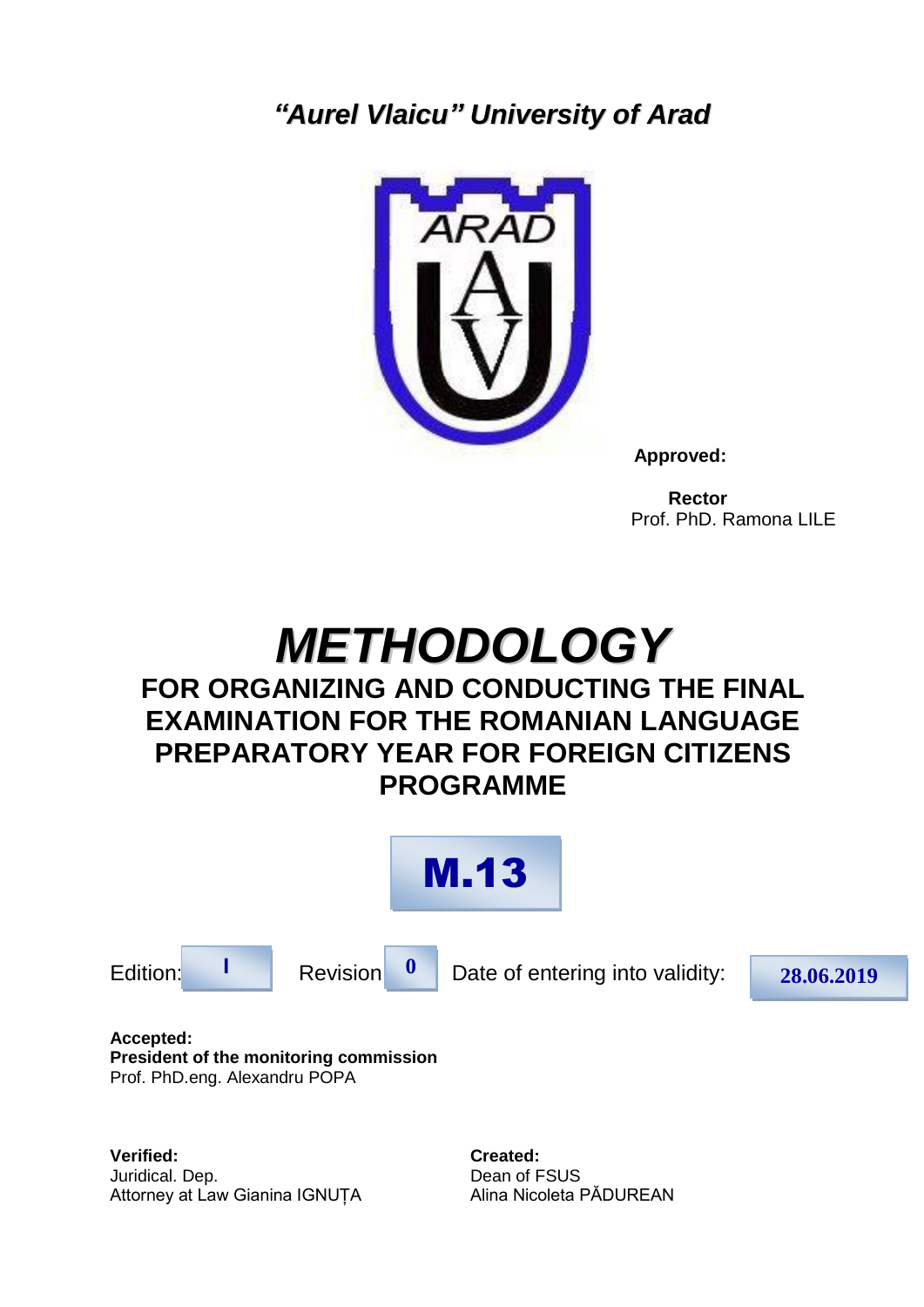| ARAD                                     | <b>METODOLOGIA</b>                                     | COD:    | Editia: I     |
|------------------------------------------|--------------------------------------------------------|---------|---------------|
|                                          | de organizare și desfășurare a                         | M. 13   |               |
|                                          | examenului de finalizare a anului                      |         | Revizia: 0    |
| Universitatea<br>"Aurel Vlaicu" din Arad | pregătitor de limba română pentru<br>cetătenii străini | Ex. nr. | Pagina: $2/9$ |

**Area of applicability** This methodology established the framework for organizing the final exam of the Romanian language preparatory year for foreign citizens and applies to all students and members of the teaching staff that are involved with the programme hosted by the Faculty of Humanities and Social Sciences within Aurel Vlaicu University of Arad.

# **Contents**

<span id="page-1-0"></span>

| CAPITOLUL II: ORGANIZING THE FINAL EXAM FOR THE ROMANIAN LANGUAGE |  |
|-------------------------------------------------------------------|--|
|                                                                   |  |
|                                                                   |  |
| CAPITOLUL IV: PREPARING AND CONDUCTING THE EXAMINATION4           |  |
| CAPITOLUL V: THE EXAMINATION AND EVALUATION COMISSION 5           |  |
|                                                                   |  |
|                                                                   |  |
|                                                                   |  |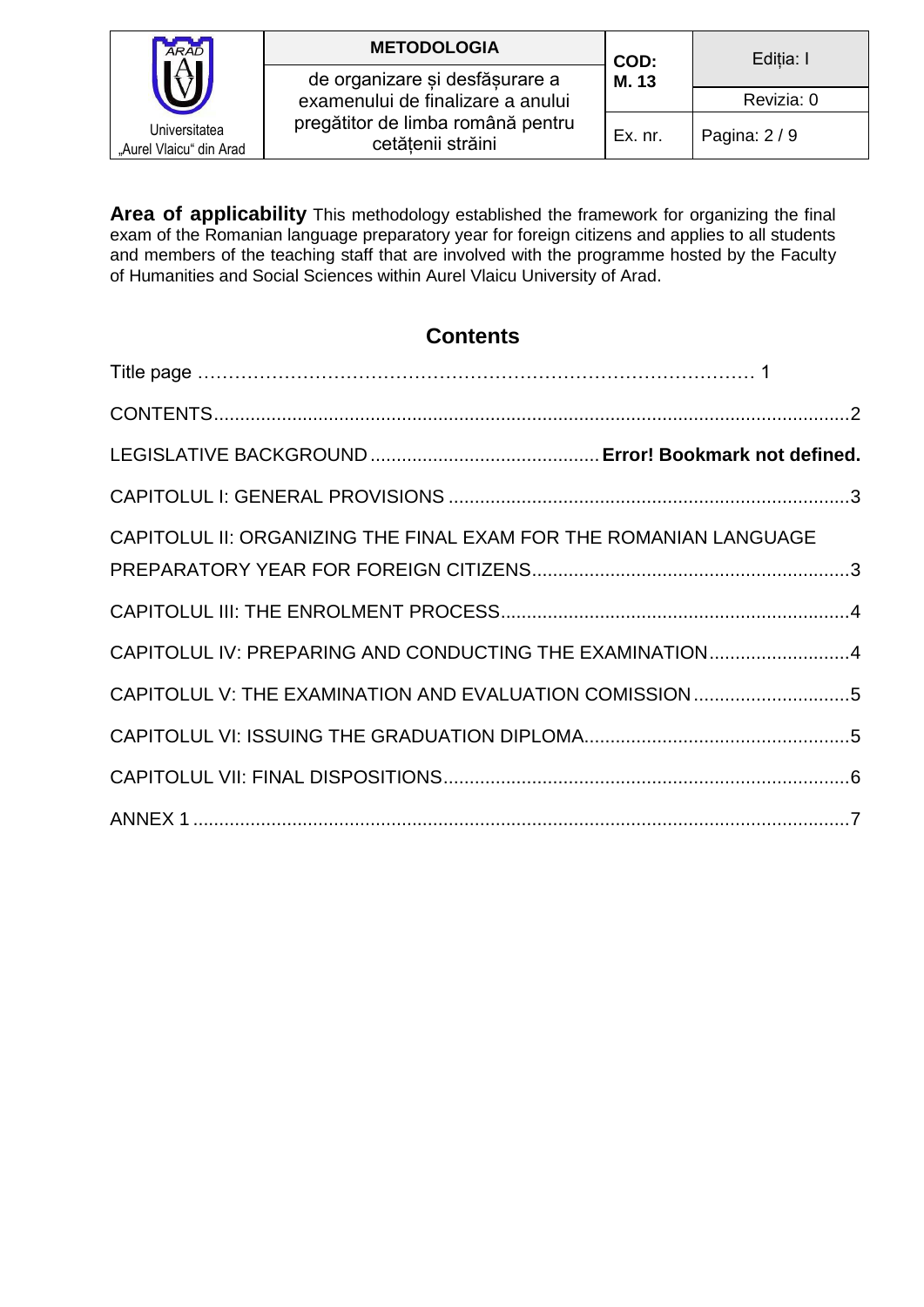| ARAD                                     | <b>METODOLOGIA</b>                                     | COD:    | Editia: I     |
|------------------------------------------|--------------------------------------------------------|---------|---------------|
|                                          | de organizare și desfășurare a                         | M. 13   |               |
|                                          | examenului de finalizare a anului                      |         | Revizia: 0    |
| Universitatea<br>"Aurel Vlaicu" din Arad | pregătitor de limba română pentru<br>cetătenii străini | Ex. nr. | Pagina: $3/9$ |

# **LEGISLATIVE BACKGROUND**

- Law of National Education no. 1/2011 with all subsequent modifications;
- Order no. 6156/2016 regarding the organization and conducting of the Romanian language preparatory year for foreign citizens;
- Order No. 3473/2017 of 17, 03, 2017 regarding the approval of the present methodology for enrolling foreign citizens starting with the 2017-2018 academic year;
- OMENCS no. 4096/09.06.2016 regarding the organization and conducting of the Romanian language preparatory year for foreign citizens at the level of accredited institutions of higher education

# **CHAPTER I: GENERAL PROVISIONS**

<span id="page-2-0"></span>**Art. 1** This methodology establishes the way the final exam for the Romanian Language Preparatory year for foreign citizens *(APLRCS)* is organized by the Faculty of Humanities and Social Studies through the Department of Modern Languages hosted by AVU Arad.

**Art. 2** The APLRCS programme is completed by a final exam, in accord with ministry`s order regarding the organizing and conducting of *the Romanian language preparatory year for foreign citizens* (OMENCS no. 6156/2016 from 22 .12. 2016), and it is based on the present methodology approved by the University Senate.

**Art. 3** All APLRCS graduates can take the final exam of the Romanian language preparatory year.

# <span id="page-2-1"></span>**CHAPTER II: ORGANIZING THE FINAL EXAM FOR THE ROMANIAN LANGUAGE PREPARATORY YEAR FOR FOREIGN CITIZENS**

**Art. 4** The teaching and training of *APLRCS* enrolled students is ensured by the Department of modern languages (DLMSSU) which organizes the final exam in accord with regulation approved by the Ministry of National Education based on the proposal of the Romanian Language Institute, after consultations with accredited institutions of higher education and according to its own methodology as approved by AVU`s University Senate (c.f. Art. 3, ch. 1 from Ministerial Order 6156/2016).

**Art. 5** The *APLRCS* final exam aims to evaluate Romanian language proficiency for level B1 (at minimum) as it is defined by the Common European Framework of Reference for Languages

(CEFR) and in accord with art. 2 of the Ministry of National Education Order no. 6156/2016; the exam is considered to have been passed if the candidate cumulatively registers 60% from all 4 tests (written text comprehension, grammatical proficiency, spoken proficiency and general comprehension) pertaining to the language level he/she opted for.

**Art. 6** After passing the final exam, graduates are issued with a diploma and a descriptive academic supplement in accord with all legal requirements.

**Art. 7** The number of credits obtained after passing the final *APLRCS* exam is of 10 ECTS credits.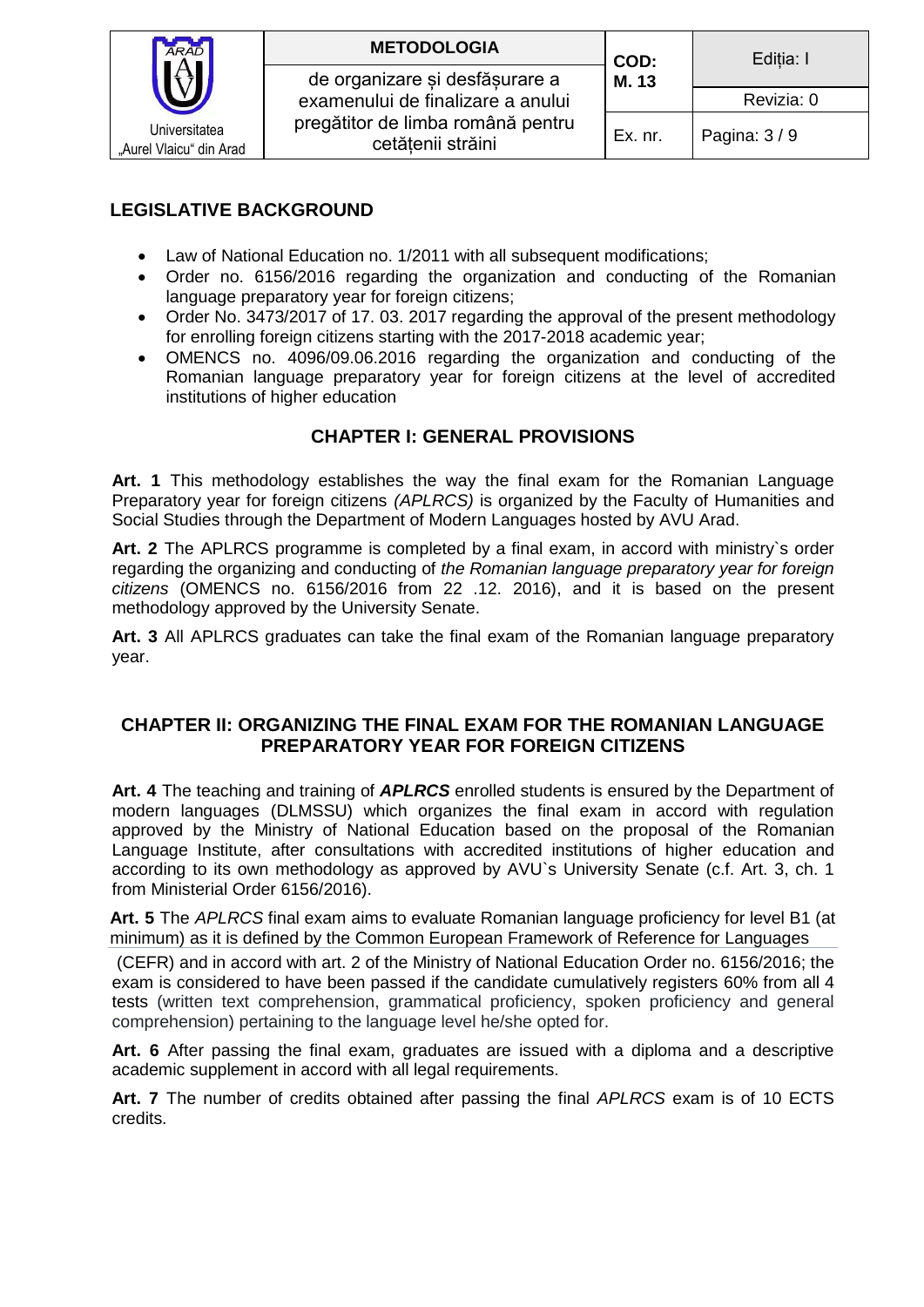| <b>ARAD</b>                              | <b>METODOLOGIA</b>                                     | COD:    | Editia: I     |
|------------------------------------------|--------------------------------------------------------|---------|---------------|
|                                          | de organizare și desfășurare a                         | M. 13   |               |
|                                          | examenului de finalizare a anului                      |         | Revizia: 0    |
| Universitatea<br>"Aurel Vlaicu" din Arad | pregătitor de limba română pentru<br>cetătenii străini | Ex. nr. | Pagina: $4/9$ |

# **CHAPTER III: THE ENROLMENT PROCESS**

<span id="page-3-0"></span>**Art. 8** Graduates of the *APLRCS* programme hosted by the Faculty of Humanities and Social Sciences through its Department of Modern Languages can apply for the final examination regardless of the promotion year (current or anterior).

**Art. 9** Candidates can apply for the final examination according to a calendar established at the beginning of each academic year which is displayed on the faculty`s notice board and published on the university`s website**.** 

# **CHAPTER IV: PREPARING AND CONDUCTING THE EXAMINATION**

<span id="page-3-1"></span>**Art. 10** The APLRCS final exam bibliography and topic list is published on the faculty`s notice board as well as on the university`s webpage 3 month prior to the exam**.** 

Art. 11 The event calendar and associated requirements are published on the faculty's notice board as well as on the university`s website.

**Art. 12** The final exam is prepared and conducted in the same manner for all candidates**.** 

#### **Art. 14**

- 1. The final *APLRCS* exam evaluates the candidates` communication skill set and includes the following:
	- a) **Written exam**, which evaluates the level students comprehend written texts, their grammatical abilities as well as the ability to produce a written text in Romanian. The written test takes place first and lasts for of one and a half hours.
	- b) **Oral exam**, which evaluates the level of understanding and spoken production, consists of a presentation on a topic chosen by the student which is then followed by a conversation with the commission members. This exam totals 30 minutes (conversation+ presentation).
- 2. Each exam is awarded a grade.
- 3. The final grade is determined based on the points registered by the candidate for each evaluation grid; these are included in the annexes section of the present methodology, being an integral part of it.
- 4. The exam is passed if the candidate obtains a minimum of 60% on each of the four components (written text comprehension, grammatical proficiency, spoken proficiency and general comprehension) pertaining to the level he/she opted for.
- 5. Final results are published on the faculty`s notice board within 48 hours.
- 6. Appeals are to be submitted with the Department of Modern languages and humanities secretariat within 24 hours and are handled by the specialized commission - as approved by AVU`s Senate - within 48 hours. Only the written exam can be appealed and the appeal commission`s verdict is definitive.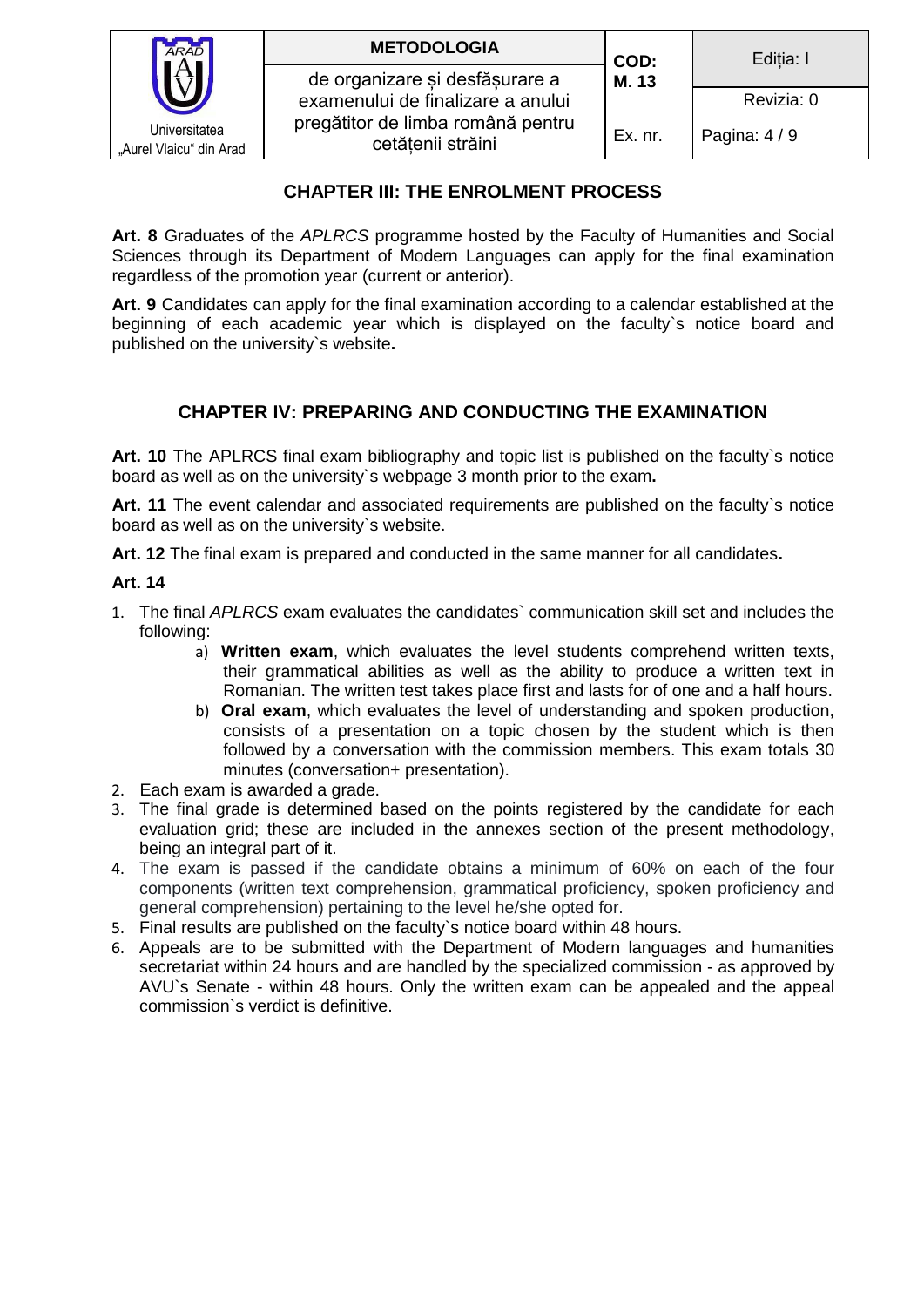| <b>ARAD</b>                              | <b>METODOLOGIA</b>                                     | COD:    | Editia: I     |
|------------------------------------------|--------------------------------------------------------|---------|---------------|
|                                          | de organizare și desfășurare a                         | M. 13   |               |
|                                          | examenului de finalizare a anului                      |         | Revizia: 0    |
| Universitatea<br>"Aurel Vlaicu" din Arad | pregătitor de limba română pentru<br>cetătenii străini | Ex. nr. | Pagina: $5/9$ |

# **CHAPTER V: THE EXAMINATION AND EVALUATION COMISSION**

<span id="page-4-0"></span>**Art. 15** The APLRCS examination commission consists of 3 members: a president, an external evaluator and a secretary.

**Art. 16** The external member of the evaluation commission is selected from the national registry of evaluators from the Romanian Language Institute in consultation with the accredited institutions of higher education in accord with art. 3, chapter 2 of Ministry Order 6156/2016.

**Art. 17** Members of the evaluation commission must hold the academic title of lecturer, assoc. prof. or professors, with the exception of the commission secretary who can be a univ. assistant and is only involved in the administration of documents.

**Art. 18** The President of the Commission is responsible for organizing and presiding over the APLRCS exam; he/she is elected from the Romanian language teaching staff of the Department of Modern Languages; the secretary is only responsible for administering the documents.

**Art. 19** Members of the evaluation commission must hold a degree in languages/literature (with a minor or major in Romanian Language and Literature) and have experience in teaching Romanian as a foreign language in addition to holding a PhD title in Philology.

**Art. 20** The appeal commission is made up of two teaching staff members (with the didactic grade of lecturers or above) from within the Faculty of Humanities and Social Sciences and must have competences in teaching and evaluating knowledge specific to Romanian language.

**Art. 21** The APLRCS final exam evaluation commission is established through the rector`s decision which is based on the proposal of the relevant faculty`s council and is approved by AVU`s Senate.

**Art.22** The names of the evaluation commission`s members as well as the members of the appeal committee are published on the university`s homepage (www.uav.ro).

**Art. 23** According to legal requirements, members of the evaluation commission as well as the commission secretary must not be directly related (husband-wife, or -and up to-3<sup>rd</sup> degree of kinship)**.**

**Art. 24** The exam commission bears all responsibility for organising and conducting the final **A**PLRCS exam.

# **CHAPTER VI: ISSUING THE GRADUATION DIPLOMA**

<span id="page-4-1"></span>**Art. 25** After taking and passing the final exam, all candidates are issued with an APLRCS Graduation Diploma and a diploma supplement in accord with all current regulations.

**Art. 26** Until the diploma is issued all successful graduates can request a graduation certificate.

**Art. 27** The graduation certificate offers its holder all the legal rights as the diploma and must include the name, position and the signature of the teaching staff members, in addition to the following data:

- a. Minister`s Order or the acceptance letter based on which the student has been enrolled for the programme;
- b. Study programme;
- c. duration of studies;
- d. the grade average for both semesters and the number of ECTS credits ( 60/year)
- e. the grade average of the final exam, the level of CEFR linguistic competence and the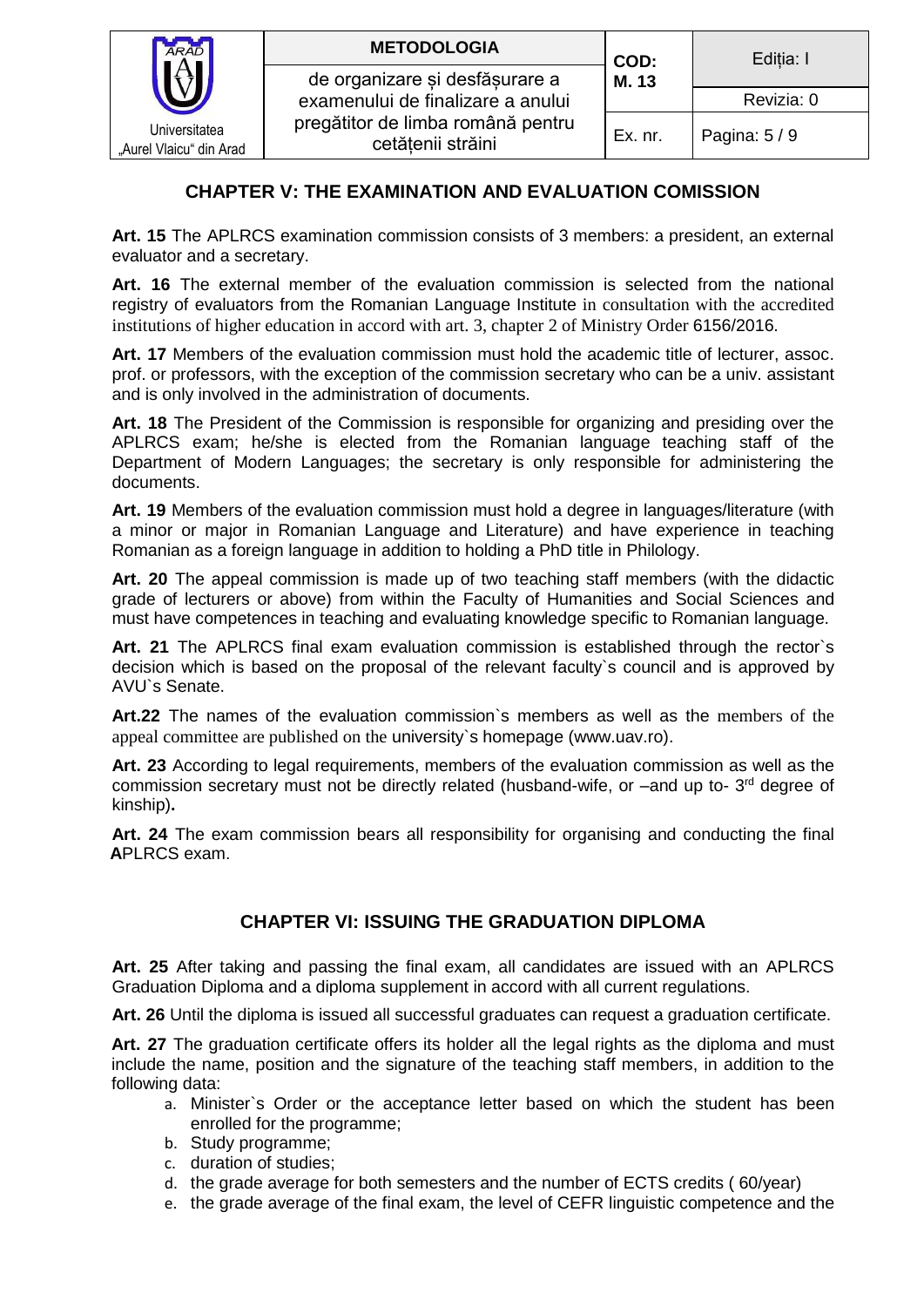| ARAD                                     | <b>METODOLOGIA</b>                                     | COD:    | Editia: I     |
|------------------------------------------|--------------------------------------------------------|---------|---------------|
|                                          | de organizare și desfășurare a                         | M. 13   |               |
|                                          | examenului de finalizare a anului                      |         | Revizia: 0    |
| Universitatea<br>"Aurel Vlaicu" din Arad | pregătitor de limba română pentru<br>cetătenii străini | Ex. nr. | Pagina: $6/9$ |

#### number of ECTS credits (10)

f. The normative act that established the language programme`s accreditation/authorisation status, type of study programme (full time/part time etc.) as well as the required number of credits.

**Art. 28** In case of losing or deteriorating the diploma, a new one can be issued in accord with AVU procedures pertaining to the issuing of duplicate education records.

**Art. 29** Graduates who fail to pass the final examination can be issued (on request) with a certificate which shall include all information stipulated by art. 26 from the present methodology (with the exception of sub-article e) and which is to include the grade averages for the two semesters of the language programme.

**Art. 30** AVU issues a graduation diploma to all successful candidates within 12 months of the graduation date.

**Art. 31** In case of failure to pass the final examination during one of the pre-established exam periods from the relevant graduation year, the exam can be retaken during a later exam period (by covering all related expenses).

### **CHAPTER VII: FINAL DISPOSITIONS**

#### <span id="page-5-0"></span>**Art. 32**

- 1. The timeframe for finalizing the Romanian language preparatory year programme for foreign citizens is included in the structure of the academic year which is approved on a yearly basis by AVU`s Senate.
- 2. The number of sessions for the final exam is the same as the number of BA degree examinations/dissertations for the other university study programmes hosted by AVU.

#### **Art. 33**

1. This methodology has been approved by the Senate`s Permanent Bureau through resolution no. 34/28.06.2019.

2. The provisions of the present methodology are to be applied starting with the 2018- 2019 academic year.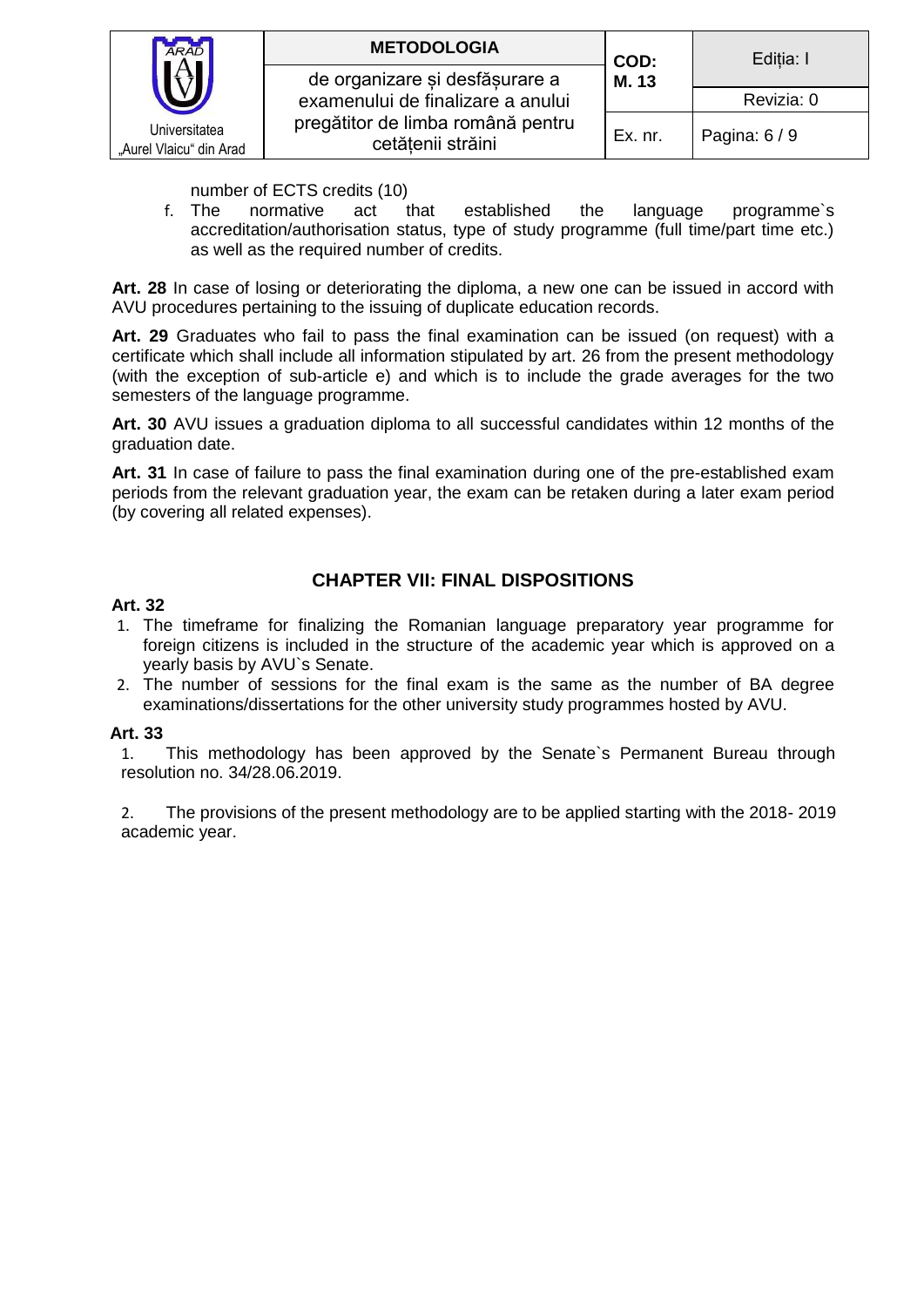

| <b>METODOLOGIA</b>                                     | COD:    | Ediția: I   |
|--------------------------------------------------------|---------|-------------|
| de organizare și desfășurare a                         | M. 13   |             |
| examenului de finalizare a anului                      |         | Revizia: 0  |
| pregătitor de limba română pentru<br>cetătenii străini | Ex. nr. | Pagina: 7/9 |

<span id="page-6-0"></span>

|                 |                                     | A <sub>1</sub>                                                                                                                                                                                                                                                                                     | A <sub>2</sub>                                                                                                                                                                                                                                                                                                         |
|-----------------|-------------------------------------|----------------------------------------------------------------------------------------------------------------------------------------------------------------------------------------------------------------------------------------------------------------------------------------------------|------------------------------------------------------------------------------------------------------------------------------------------------------------------------------------------------------------------------------------------------------------------------------------------------------------------------|
| Understanding   | Listening                           | I can recognise familiar words<br>and very basic phrases<br>concerning myself, my family<br>and immediate concrete<br>surroundings when people<br>speak slowly and clearly.                                                                                                                        | I can understand phrases<br>and the highest frequency<br>vocabulary related to areas<br>of most immediate<br>personal relevance (e.g.<br>very basic personal and<br>family information,<br>shopping, local area,<br>employment). I can catch<br>the main point in short,<br>clear, simple messages and<br>announcement |
|                 | Reading                             | I can understand familiar<br>names, words and very simple<br>sentences, for example on<br>notices and posters or in<br>catalogues.                                                                                                                                                                 | I can read very short,<br>simple texts. I can find<br>specific, predictable<br>information in simple<br>everyday material such as<br>advertisements,<br>prospectuses, menus and<br>timetables and I can<br>understand short simple<br>personal letters.                                                                |
| <b>Speaking</b> | <b>Spoken</b><br><b>Interaction</b> | I can interact in a simple way<br>provided the other person is<br>prepared to repeat or rephrase<br>things at a slower rate of<br>speech and help me formulate<br>what I'm trying to say. I can<br>ask and answer simple<br>questions in areas of<br>immediate need or on very<br>familiar topics. | I can communicate in<br>simple and routine tasks<br>requiring a simple and<br>direct exchange of<br>information on familiar<br>topics and activities. I can<br>handle very short social<br>exchanges, even though I<br>can't usually understand<br>enough to keep the<br>conversation going myself.                    |
|                 | <b>Spoken</b><br>production         | I can use simple phrases and<br>sentences to describe where I<br>live and people I know.                                                                                                                                                                                                           | I can use a series of<br>phrases and sentences to<br>describe in simple terms<br>my family and other<br>people, living conditions,<br>my educational<br>background and my<br>present or most recent job.                                                                                                               |
| Writing         | Writing                             | I can write a short, simple<br>postcard, for example sending<br>holiday greetings. I can fill in<br>forms with personal details,<br>for example entering my                                                                                                                                        | I can write short, simple<br>notes and messages<br>relating to matters in areas<br>of immediate needs. I can<br>write a very simple                                                                                                                                                                                    |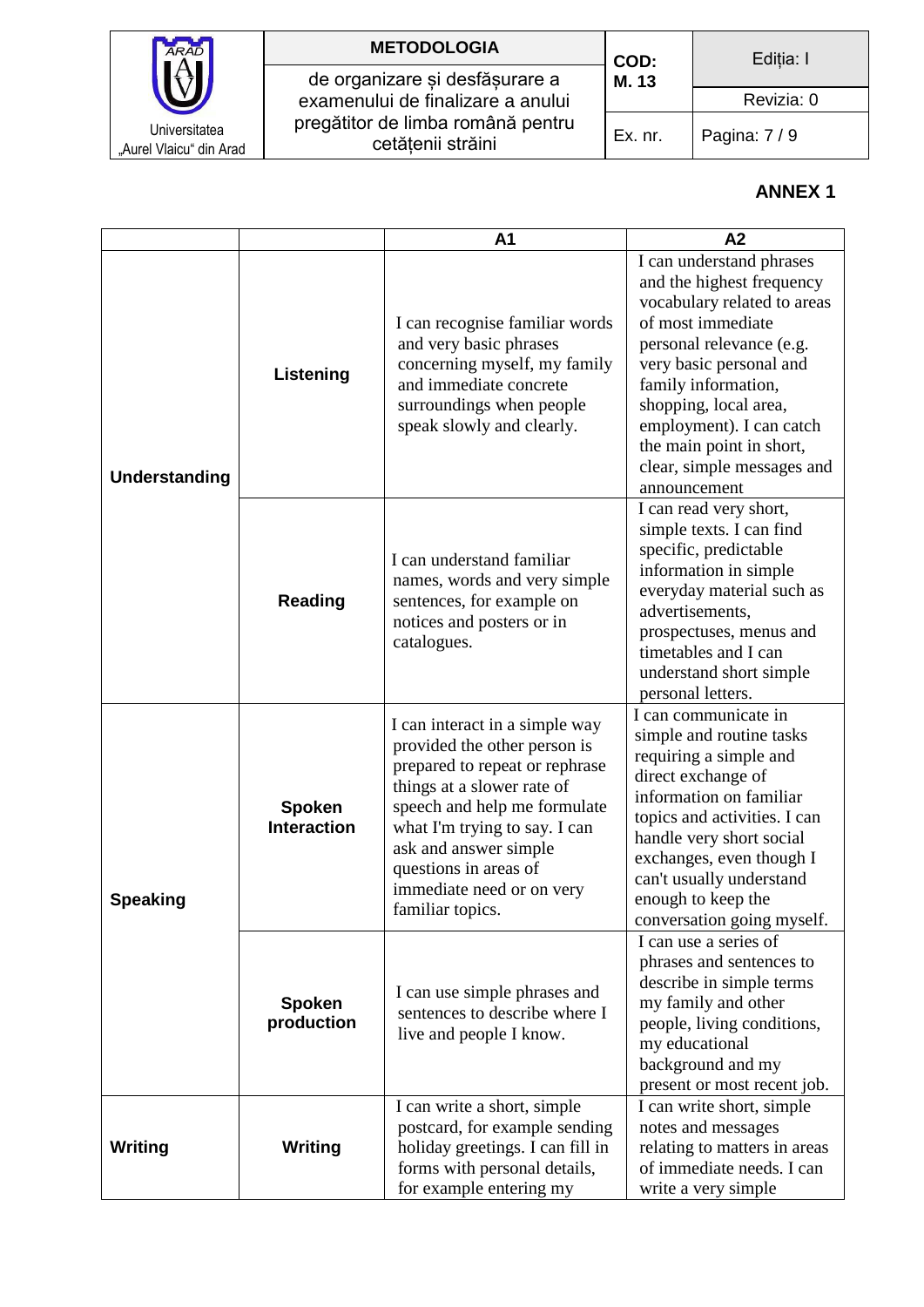| ARAD                                     | <b>METODOLOGIA</b>                                     | COD:    | Editia: I     |
|------------------------------------------|--------------------------------------------------------|---------|---------------|
|                                          | de organizare și desfășurare a                         | M. 13   |               |
|                                          | examenului de finalizare a anului                      |         | Revizia: 0    |
| Universitatea<br>"Aurel Vlaicu" din Arad | pregătitor de limba română pentru<br>cetătenii străini | Ex. nr. | Pagina: $8/9$ |

|  | name, nationality and address<br>on a hotel registration form | personal letter, for example<br>thanking someone for<br>something. |
|--|---------------------------------------------------------------|--------------------------------------------------------------------|
|--|---------------------------------------------------------------|--------------------------------------------------------------------|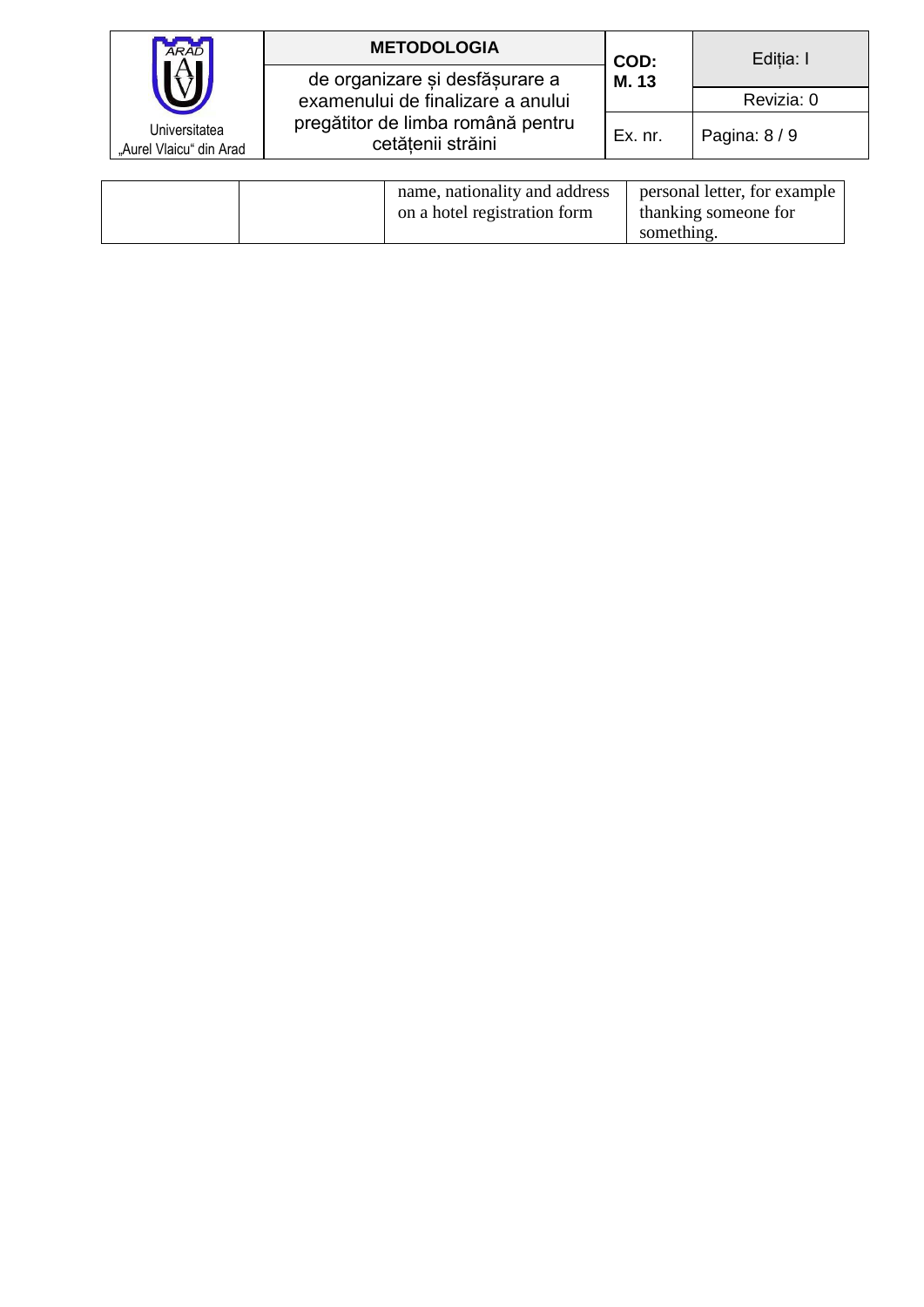| <b>ARAD</b>                              | <b>METODOLOGIA</b>                                     | COD:    |               |
|------------------------------------------|--------------------------------------------------------|---------|---------------|
|                                          | de organizare și desfășurare a                         | M. 13   | Editia: I     |
|                                          | examenului de finalizare a anului                      |         | Revizia: 0    |
| Universitatea<br>"Aurel Vlaicu" din Arad | pregătitor de limba română pentru<br>cetătenii străini | Ex. nr. | Pagina: $9/9$ |

|                      |                    | <b>B1</b>                                                   | <b>B2</b>                                                       |
|----------------------|--------------------|-------------------------------------------------------------|-----------------------------------------------------------------|
|                      |                    | I can understand the main points                            | I can understand extended                                       |
|                      |                    | of clear standard speech on                                 | speech and lectures and follow                                  |
|                      | Listening          | familiar<br>matters<br>regularly                            | even<br>complex<br>lines<br>of                                  |
|                      |                    | encountered in work, school,                                | argument provided the topic is                                  |
|                      |                    | leisure, etc. I can understand the                          | reasonably familiar. I can                                      |
|                      |                    | main point of many radio or TV                              | understand most TV news and                                     |
|                      |                    | programmes on current affairs or                            | current affairs programmes. I                                   |
| <b>Understanding</b> |                    | topics of personal or professional                          | can understand the majority of<br>films in standard dialec      |
|                      |                    | interest when the delivery is<br>relatively slow and clear. |                                                                 |
|                      |                    | understand texts<br>that<br>L<br>can                        | I can read articles and reports                                 |
|                      |                    | consist mainly of high frequency                            | concerned with contemporary                                     |
|                      |                    | everyday or job-related language.                           | problems in which the writers                                   |
|                      | <b>Reading</b>     | I can understand the description                            | adopt particular attitudes or                                   |
|                      |                    | of events, feelings and wishes in                           | viewpoints. I can understand                                    |
|                      |                    | personal letters                                            | contemporary literary prose.                                    |
|                      |                    | I can deal with most situations                             | I can interact with a degree of                                 |
|                      |                    | likely to arise whilst travelling in                        | fluency and spontaneity that                                    |
|                      |                    | an area where the language is                               | makes regular interaction with                                  |
|                      | <b>Spoken</b>      | spoken. I can enter unprepared                              | native speakers quite possible.                                 |
|                      | <b>Interaction</b> | into conversation on topics that                            | I can take an active part in                                    |
|                      |                    | are familiar, of personal interest                          | discussion in familiar contexts,                                |
|                      |                    | or pertinent to everyday life (e.g.                         | accounting for and sustaining                                   |
|                      |                    | family, hobbies, work, travel and                           | my views                                                        |
| <b>Speaking</b>      |                    | current events).                                            |                                                                 |
|                      |                    | I can connect phrases in a simple<br>order<br>describe      | I can present clear, detailed                                   |
|                      |                    | way<br>in<br>to<br>experiences and events,                  | descriptions on a wide range<br>of subjects related to my field |
|                      |                    | my<br>dreams, hopes and ambitions. I                        | of interest. I can explain a                                    |
|                      | <b>Spoken</b>      | can briefly give reasons<br>and                             | viewpoint on a topical issue                                    |
|                      | production         | explanations for opinions and                               | giving the advantages and                                       |
|                      |                    | plans. I can narrate a story or                             | disadvantages<br>of<br>various                                  |
|                      |                    | relate the plot of a book or film                           | options                                                         |
|                      |                    | and describe my reactions                                   |                                                                 |
|                      |                    | I can write simple connected text                           | I can write clear, detailed text                                |
|                      |                    | on topics which are familiar or of                          | on a wide range of subjects                                     |
|                      |                    | personal interest. I can write                              | related to my interests. I can                                  |
|                      |                    | personal letters<br>describing                              | write an essay or report,                                       |
|                      |                    | experiences and impressions.                                | passing on information or                                       |
| Writing              | <b>Writing</b>     |                                                             | giving reasons in support of or                                 |
|                      |                    |                                                             | against a particular point of                                   |
|                      |                    |                                                             | view. I can write letters                                       |
|                      |                    |                                                             | highlighting the personal<br>significance of events<br>and      |
|                      |                    |                                                             | experiences.                                                    |
|                      |                    |                                                             |                                                                 |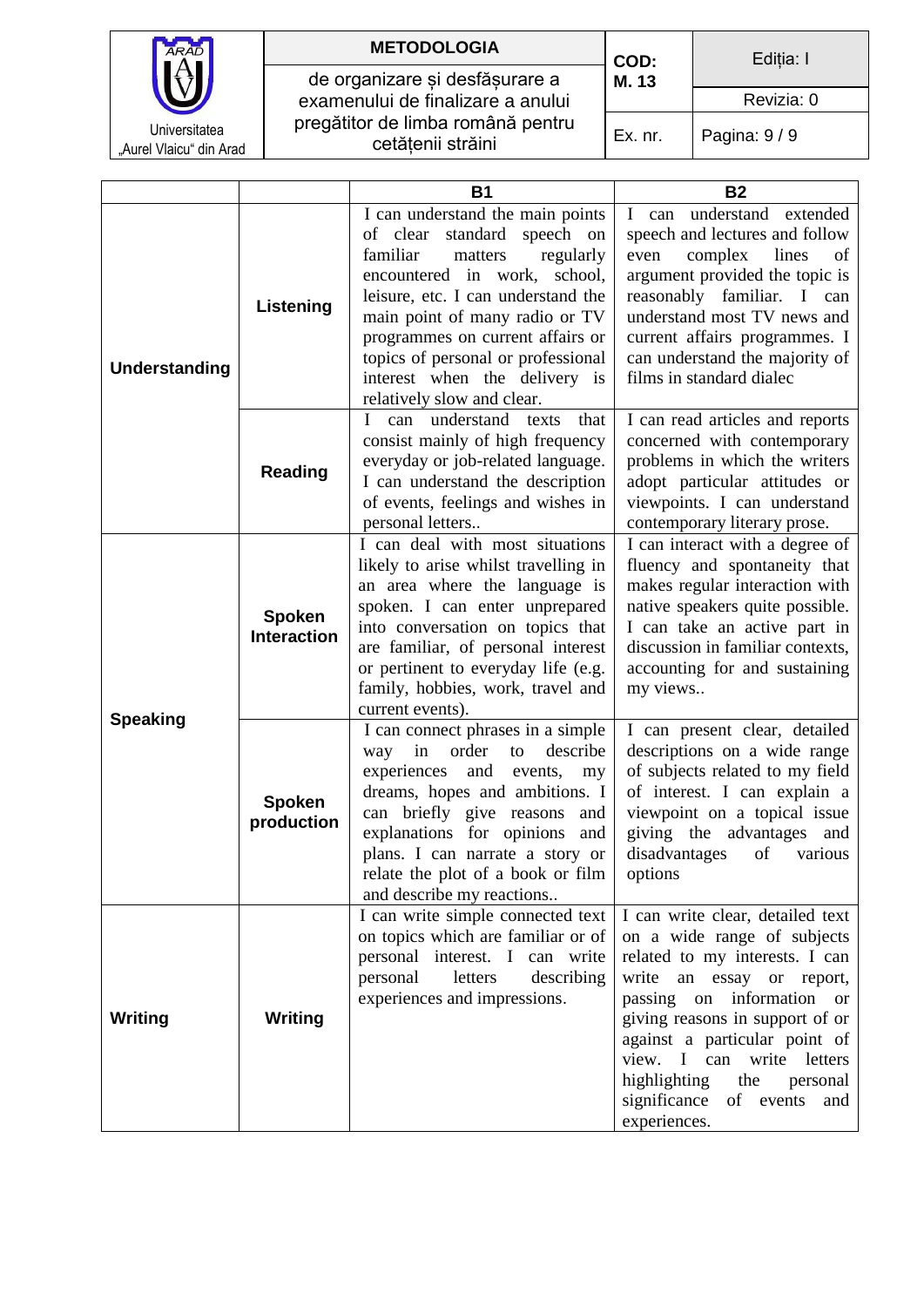

# **METODOLOGIA**

de organizare și desfășurare a examenului de finalizare a anului pregătitor de limba română pentru cetățenii străini

**COD: M. 13**

Revizia: 0

Ediția: I

Ex. nr.  $\vert$  Pagina: 10 / 9

|                      |                                     | C <sub>1</sub>                                                                                                                                                                                                                                                                                                                                          | C <sub>2</sub>                                                                                                                                                                                                                                                                                                                                                                                           |  |
|----------------------|-------------------------------------|---------------------------------------------------------------------------------------------------------------------------------------------------------------------------------------------------------------------------------------------------------------------------------------------------------------------------------------------------------|----------------------------------------------------------------------------------------------------------------------------------------------------------------------------------------------------------------------------------------------------------------------------------------------------------------------------------------------------------------------------------------------------------|--|
| <b>Understanding</b> | Listening                           | I can understand extended speech<br>even when it is not clearly<br>structured and when relationships<br>only implied<br>and<br>not<br>are<br>signalled explicitly.<br>$\mathbf{I}$<br>can<br>understand<br>television<br>programmes and films without<br>too much effort.                                                                               | difficulty in<br>I have<br>no<br>understanding<br>any kind of<br>spoken language, whether live<br>broadcast,<br>when<br><sub>or</sub><br>even<br>delivered at fast native speed,<br>provided I have some time to<br>get familiar with the accent.                                                                                                                                                        |  |
|                      | <b>Reading</b>                      | can understand long and<br>$\mathbf{I}$<br>complex factual and literary<br>texts, appreciating distinctions of<br>understand<br>style.<br>can<br>$\bf{I}$<br>specialised articles and longer<br>technical instructions, even when<br>they do not relate to my field                                                                                     | I can read with ease virtually<br>all forms of the<br>written<br>language, including abstract,<br>structurally or linguistically<br>complex texts<br>such<br>as<br>manuals, specialised articles<br>and literary works.                                                                                                                                                                                  |  |
| <b>Speaking</b>      | <b>Spoken</b><br><b>Interaction</b> | I can express myself fluently and<br>spontaneously without<br>much<br>obvious searching for expressions.<br>I can use language flexibly and<br>effectively<br>for<br>social<br>and<br>professional purposes. I<br>can<br>formulate ideas and opinions with<br>precision<br>and<br>relate<br>my<br>contribution skilfully to those of<br>other speakers. | I can take part effortlessly in<br>any conversation or discussion<br>and have a good familiarity<br>with idiomatic expressions and<br>colloquialisms. I can express<br>myself fluently and convey<br>finer<br>shades of<br>meaning<br>precisely. If I do have a<br>problem I can backtrack and<br>restructure<br>around<br>the<br>difficulty so smoothly that<br>other people are hardly aware<br>of it. |  |
|                      | <b>Spoken</b><br>production         | I can present clear, detailed<br>descriptions of complex subjects<br>integrating<br>sub-themes,<br>developing particular points and<br>rounding off with an appropriate<br>conclusion.                                                                                                                                                                  | $\bf{I}$<br>clear,<br>present a<br>can<br>smoothly-flowing description<br>argument in<br>style<br><b>or</b><br>a<br>appropriate to the context and<br>with an effective logical<br>which helps<br>the<br>structure<br>recipient<br>notice<br>to<br>and<br>remember significant points.                                                                                                                   |  |
| Writing              | <b>Writing</b>                      | I can express myself in clear,<br>wellstructured text, expressing<br>points of view at some length. I<br>can write about complex subjects<br>in a letter, an essay or a report,<br>underlining what I consider to be<br>the salient issues. I can select<br>style appropriate to the reader in<br>mind.                                                 | I can write clear, smoothly-<br>flowing text in an appropriate<br>style. I can write complex<br>letters, reports<br><b>or</b><br>articles<br>which present a case with an<br>effective logical<br>structure<br>which helps the recipient to<br>notice<br>and<br>remember<br>significant points. I can write<br>summaries and reviews of<br>professional or literary works.                               |  |